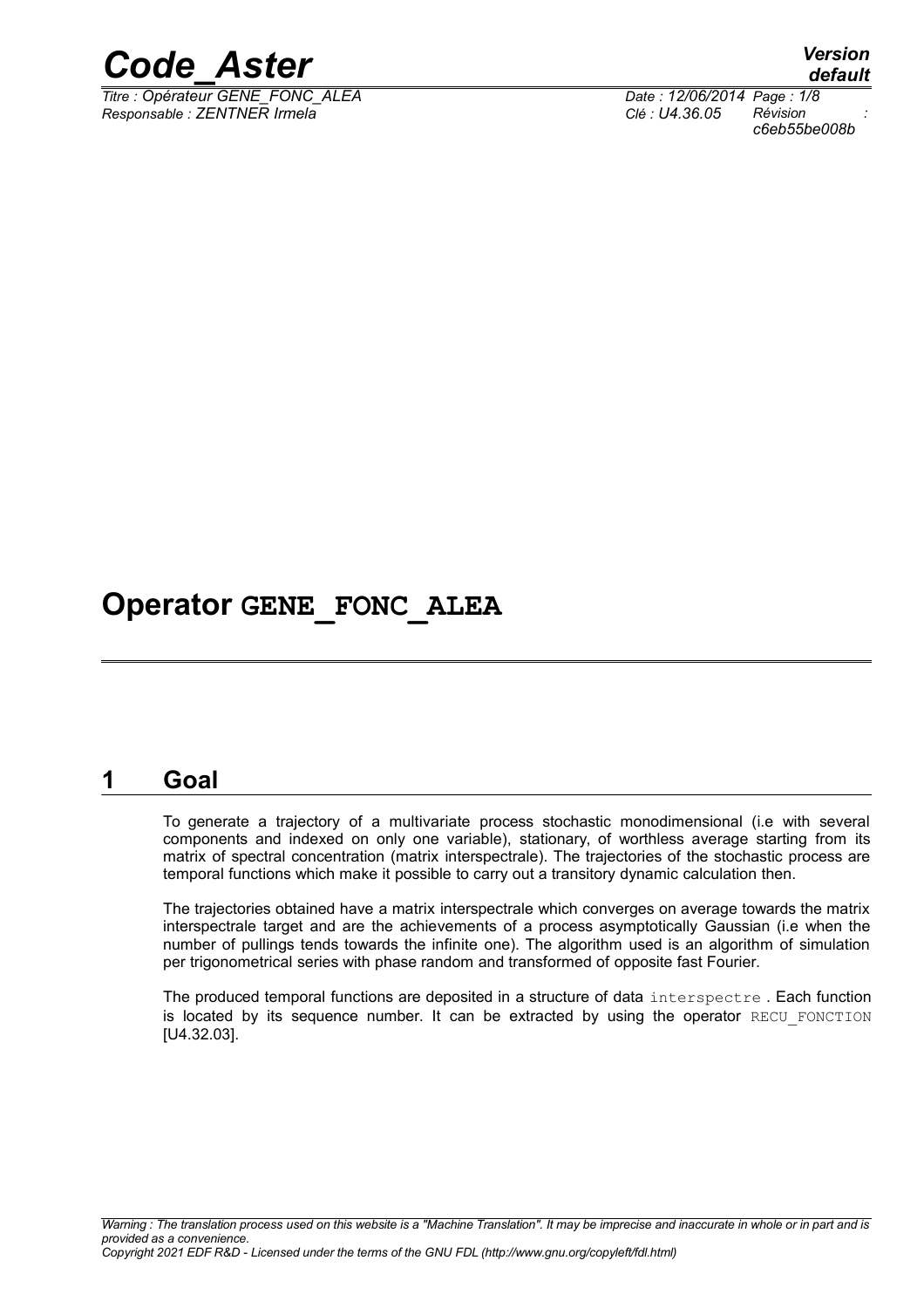*Titre : Opérateur GENE\_FONC\_ALEA Date : 12/06/2014 Page : 2/8 Responsable : ZENTNER Irmela Clé : U4.36.05 Révision :*

## **2 Syntax**

vf [interspectre] = GENE\_FONC\_ALEA

| $\overline{ }$ |   | $INTE$ SPEC = $intf$                                  |     |                                                                                                    | [interspectre]                                            |
|----------------|---|-------------------------------------------------------|-----|----------------------------------------------------------------------------------------------------|-----------------------------------------------------------|
|                | ♦ | NUME VITE FLUI = $nk$                                 |     |                                                                                                    | [T]                                                       |
|                | ♦ | $\Diamond$ FREQ_INIT = fi<br>♦<br>$FREQ$ $FIN$ = $FF$ |     | # Case with authorized interpolation:<br>$\Diamond$ Interpol = 'YES',<br>0 DUREE_TIRAGE = duration | [DEFECT]<br>$\lceil R \rceil$<br>[R]<br>$\lceil R \rceil$ |
|                |   | ♦<br>INTERPOL = 'NOT'                                 |     | # Case with interpolation not - authorized:<br>$\overline{ }$                                      |                                                           |
|                | ♦ | NB POIN                                               |     | = nb_poin                                                                                          | $[1]$                                                     |
|                | ♦ | NB TIRAGE                                             |     | $=$ / NT<br>$\mathbf{1}$                                                                           | [T]<br>[DEFECT]                                           |
|                | ♦ | INIT ALEA                                             | $=$ | nor                                                                                                | $\lceil 1 \rceil$                                         |
|                | ♦ | INFORMATION                                           |     | $=$ /<br>1<br>2                                                                                    | [DEFECT]                                                  |
|                | ♦ | TITLE                                                 | $=$ | title                                                                                              | $\lceil 1$ Kn]                                            |

**) ;**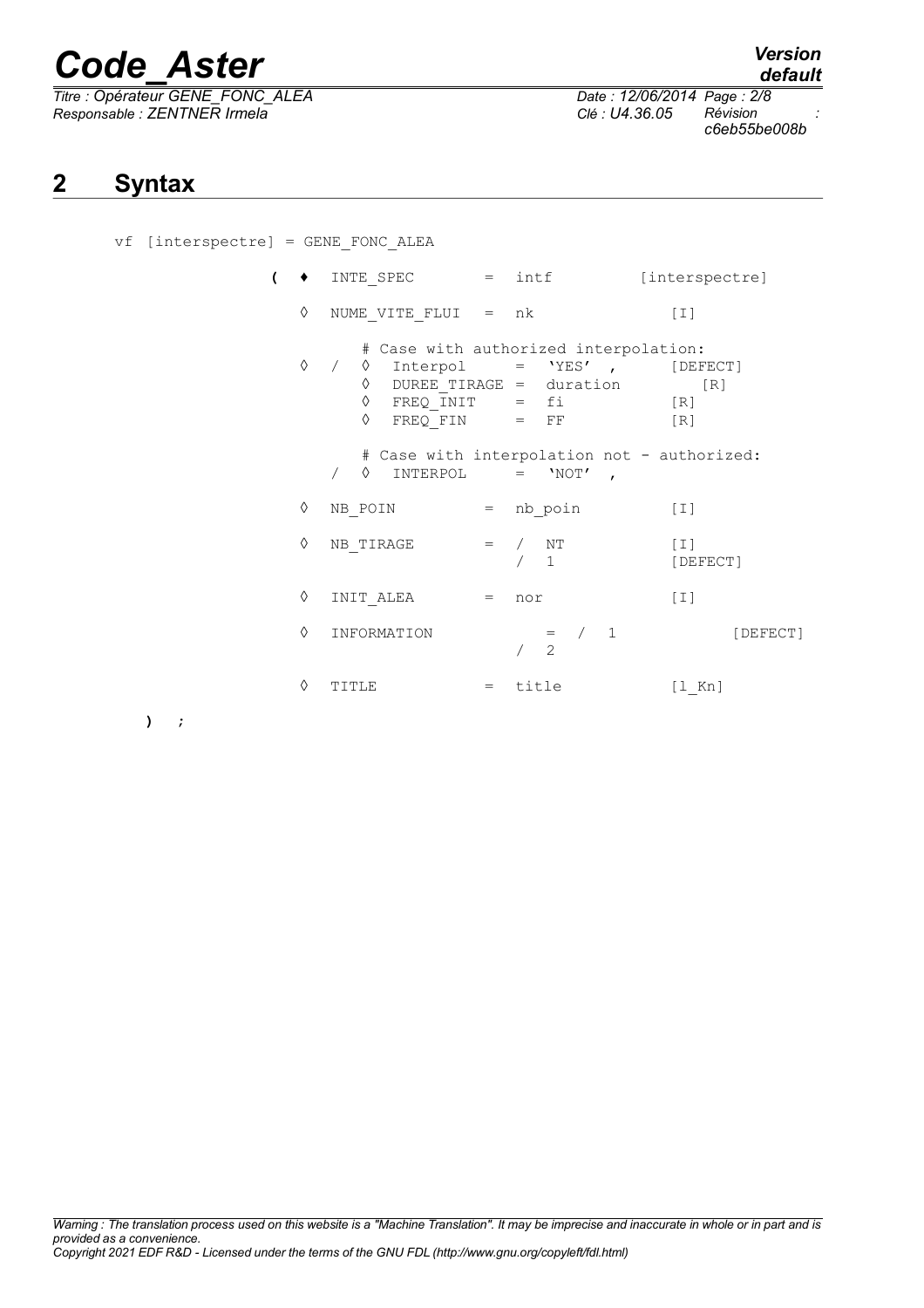*Titre : Opérateur GENE\_FONC\_ALEA Date : 12/06/2014 Page : 3/8 Responsable : ZENTNER Irmela Clé : U4.36.05 Révision :*

*c6eb55be008b*

## **3 Operands**

### **3.1 Operand INTE\_SPEC**

 $[interspec = intf$  [interspectre]

Name of the matrix interspectrale towards which the matrix interspectrale of the generated signals must tend.

The matrix interspectrale is a complex matrix, whose each term is written  $S_{\overline{XY}}(f)=\int_{-\infty}^{+\infty}E\left[\,X(t)\,Y(t-\tau)\right]e^{-2i\,\pi\,f\,\tau}\,d\,\tau$  where  $E\big[\,\cdot\,\big]$  is the expectation, and where  $X$  and  $Y$ are two stationary random processes (for example two components of a loading in two points distinct from a grid).

#### **Note:**

*To be physical, the matrix interspectrale must be a definite-positive square matrix.* 

This matrix interspectrale is generated mainly by the operators:

DEFI\_INTE\_SPEC, LIRE\_INTE\_SPEC and CALC\_INTE\_SPEC.

For further information on the direction of the parameters, the reader is invited to consult the documentation of the order DEFI\_INTE\_SPEC [U4.36.02].

## **3.2 Operand NUME\_VITE\_FLUI**

◊ NUME\_VITE\_FLUI = nk [I]

This sequence number corresponds at a rate of flow if the interspectres model, via the operators CALC\_FLUI\_STRU and DEFI\_SPEC\_TURB, a turbulent excitation induced by a fluid flow.

## **3.3 Operand Interpol**

◊ Interpol =

#### / 'YES' [DEFECT]

One authorizes to interpolate the functions in frequency constituting the terms of the matrix interspectrale. In particular, the new discretization will depend on the duration of the signal to generate (keyword DUREE\_TIRAGE) and amongst points of the FFT (keyword NB\_POIN).

/ 'NOT'

The values of the interspectre used are only the existing values (not interpolation used).

#### **Caution:**

*If INTERPOL=' NON' , it is necessary that:*

• *the various terms of the matrix interspectrale have exactly the same discretization and with a constant step in frequency. If the number of points of discretization of the interspectre is not a power of 2, and/or is not compatible with the interspectre one or of alarms are emitted and a power of 2 ad hoc is chosen,*

*Warning : The translation process used on this website is a "Machine Translation". It may be imprecise and inaccurate in whole or in part and is provided as a convenience.*

*Copyright 2021 EDF R&D - Licensed under the terms of the GNU FDL (http://www.gnu.org/copyleft/fdl.html)*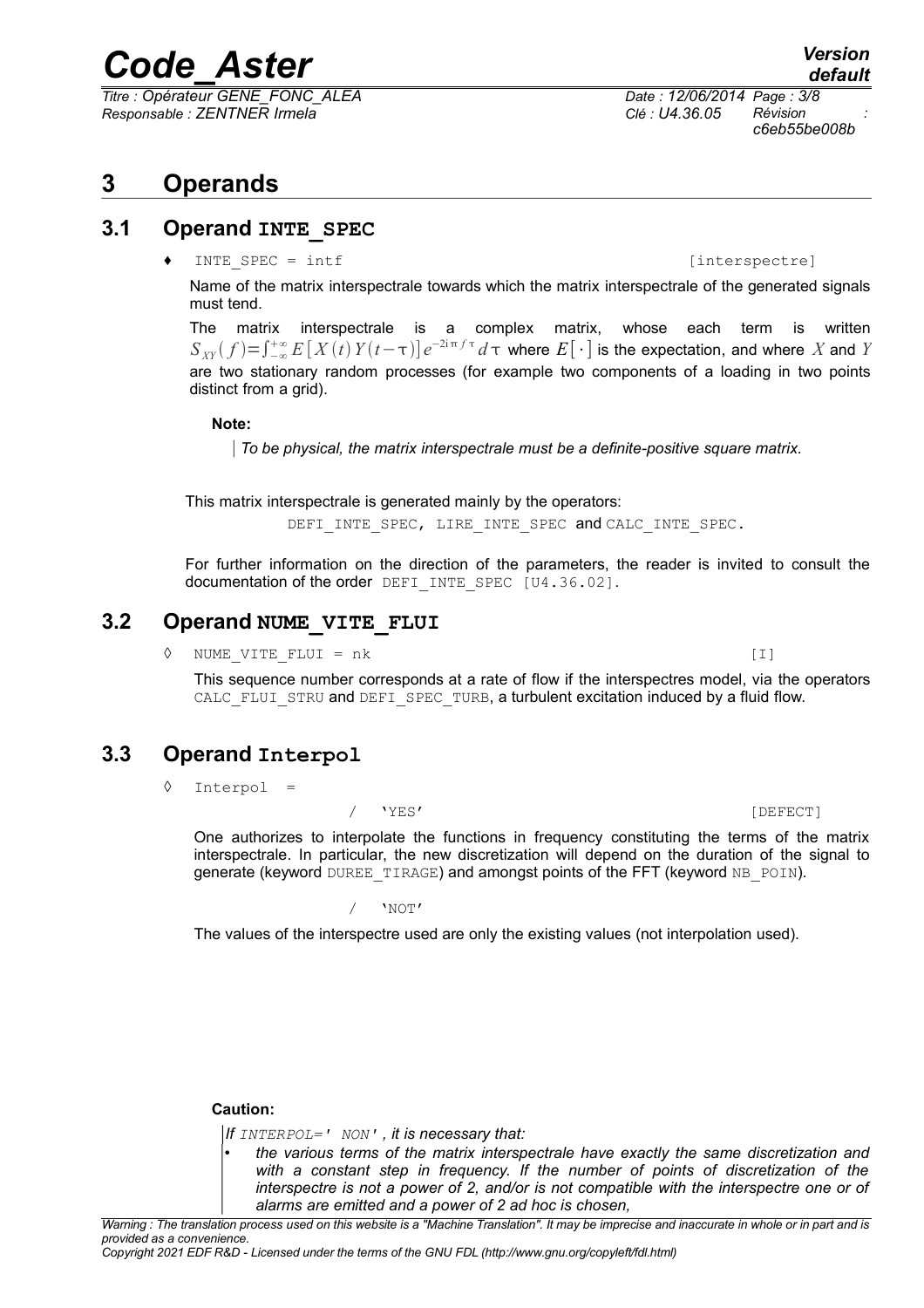*Titre : Opérateur GENE\_FONC\_ALEA Date : 12/06/2014 Page : 4/8 Responsable : ZENTNER Irmela Clé : U4.36.05 Révision :*

*c6eb55be008b*

• *the interspectres are sufficiently finely discretized to allow a generation of temporal with sufficient moments.*

## **3.4 Operand DUREE\_TIRAGE**

◊ DUREE\_TIRAGE = duration [R]

Lasted of the signal to generate, for each pulling (the total duration will be thus  $NT \times duration$ ).

If the keyword DUREE TIRAGE is not present, the duration of the signal to be generated is calculated by durée $=$  $\frac{1}{4}$  $\frac{1}{\Delta f}$  where  $\Delta f$  is the step in frequency of the interspectre (not minimum of origin of the interspectre, or not calculated starting from the keywords FREQ INIT, FREQ FIN and NB POIN).

#### **Note:**

*The generated signals start at moment 0. with a zero value.*

#### **Note:**

*To obtain the desired duration, the algorithm of generation adjusts the number of points used in the FFT (cf [§3.6] [Operand NB\\_POIN](#page-3-0) ) and the interspectre beyond the frequencies min and max by zero values prolongs if need be.*

## **3.5 Operands FREQ\_INIT / FREQ\_FIN**

| $\Diamond$ FREO INIT = fi |  |
|---------------------------|--|
| $\Diamond$ FREO FIN = FF  |  |

First and last values of frequency for which the interspectre will be taken into account.

The presence of these keywords causes to truncate the interspectre. If the keywords are not present, in fact the values of minimal and maximum frequency of the interspectre are used.

## **3.6 Operand NB\_POIN**

<span id="page-3-0"></span>◊ NB\_POIN = nb\_poin [I]

Many points of discretization of the interspectre to be used in the algorithm of generation.

This number must be a power of 2 because it corresponds to the number of points of the fast transform of Fourier reverses used by the algorithm of generation. If such is not the case, it is the power of 2 immediately above than nb poin who is retained.

If the keyword NB POIN is not present, the number of points is calculated so that the theorem of Shannon is respected, i.e. that  $\frac{1}{\Delta t}$  >  $2 \cdot f$   $_{max}$ , where  $\Delta t$  is the step in time of the signal to generate (which depends on NB POIN and of DUREE TIRAGE) and where  $f_{max}$  is the maximum frequency selected of the interspectre.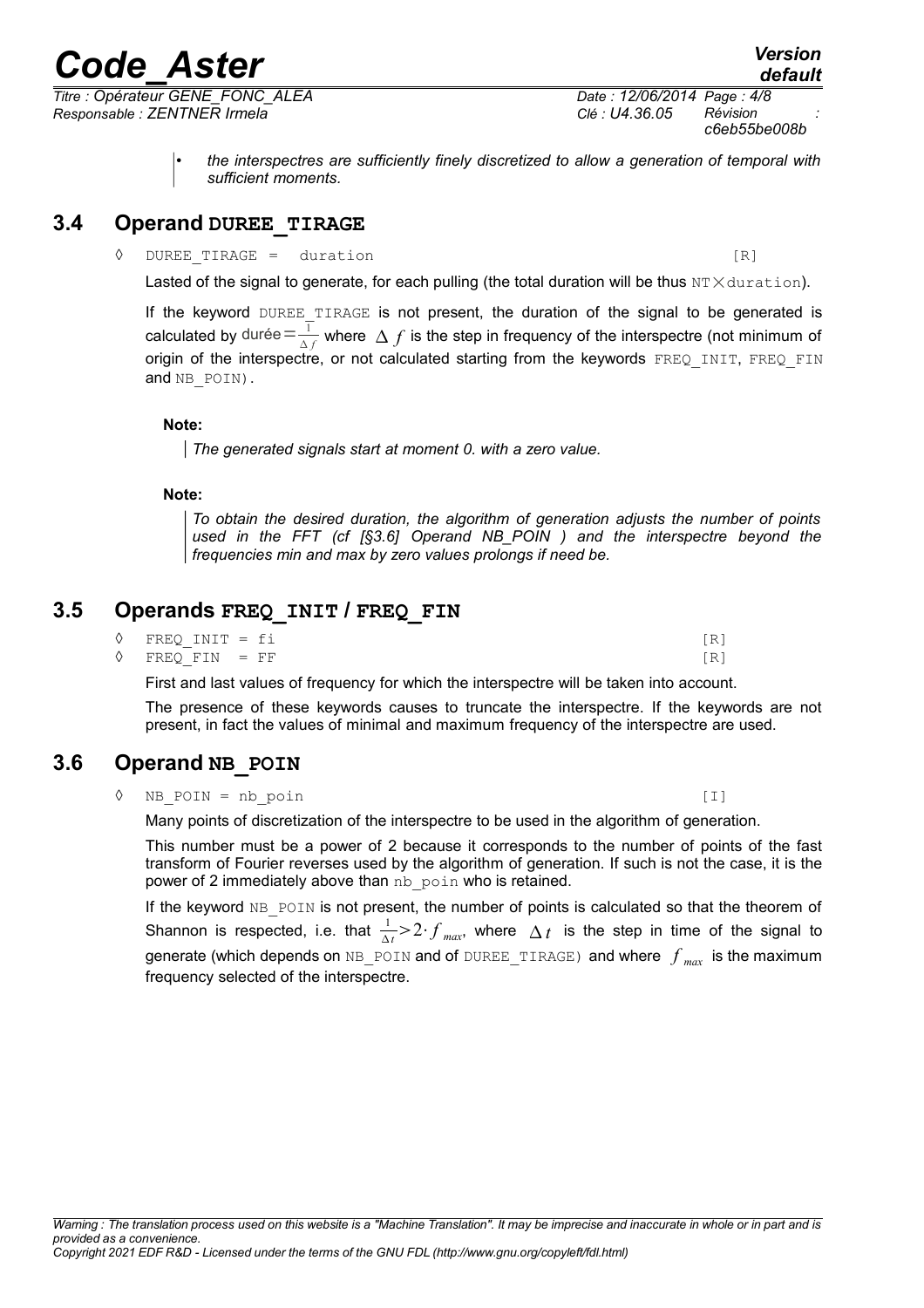*Responsable : ZENTNER Irmela Clé : U4.36.05 Révision :*

*Titre : Opérateur GENE\_FONC\_ALEA Date : 12/06/2014 Page : 5/8 c6eb55be008b*

#### **Suggestion:**

*It is advised not to specify the number of points, the coded algorithm choosing in this case automatically the optimal value. In particular, if the keyword DUREE TIRAGE and NB POIN are not present, then one is assured that the generated signal is coherent at the same time with the step of discretization of the interspectre and with the maximum frequency. However, if the user wants to specify NB\_POIN , the two remarks which follow must help there.*

#### **Note:**

If the keyword <code>DUREE\_TIRAGE</code> and <code>NB\_POIN</code> are present then one a:  $\Delta$  t  $=$   $\frac{1}{2}\times\frac{\text{durée}}{\text{n}\text{b\_point}}$  In *this case, if nb\_poin is too small compared to duration so that the theorem of Shannon is respected; then an alarm is emitted and it is the minimum number of points allowing the respect of the theorem of Shannon which is retained. The value specified by NB POIN* is *thus taken into account only when it is higher than the value minimum. By imposing a number of points raised, one can force the signal to have a step of discretization in time smaller than that by default. It is necessary then to be conscious that the discretization of temporal is finer than the maximum frequency of the interspectre allows it theoretically.* 

#### **Note:**

*If INTERPOL=' NON' and if nb\_poin is not compatible with the interspectre, an alarm is emitted and a power of 2 ad hoc is selected.*

#### **Note:**

*The number of points constituting the generated signals is equal to twice the number of points of discretization of the interspectre, and thus to twice nb\_poin when the keyword is indicated. This number of points is useful to know for a posterior use in CALC\_INTE\_SPEC [U4.36.03] (cf [§ [3.9](#page-5-0) ] " [Operand INFORMATION](#page-5-0) "and [§ [6](#page-6-0) ] " [Examples](#page-6-0) ").*

## **3.7 Operand NB\_TIRAGE**

 $\Diamond$  NB TIRAGE = NT [I]

Many pullings which must contain the generated temporal signals. The signals results will contain NT end to end put statistically independent pullings.

One can then post-treat the results got starting from these signals generated with the operator CALC INTE SPEC [U4.36.03], cf [[§6\]](#page-6-0) ["Examples"](#page-6-0).

#### **Caution:**

*If the keyword DUREE TIRAGE* is present, the total duration of signal will be  $NT \times$ *duration. However, it is not of course equivalent to generate 1 pulling of duration NT* × *durée\_tirage and NT pullings of duration durée\_tirage put end to end. There is statistical independence between the various sections of duration D in the second case and not in the first.*

## **3.8 Operand INIT\_ALEA**

 $\Diamond$  INIT ALEA = nor [I]

Cause initialization with sound norième term of the continuation of pseudo-random numbers employed for the generation of the signals.

If the keyword INIT ALEA is absent, the terms used of the continuation are those immediately consecutive with those already used. If no term were still used, the continuation is initialized in its first term.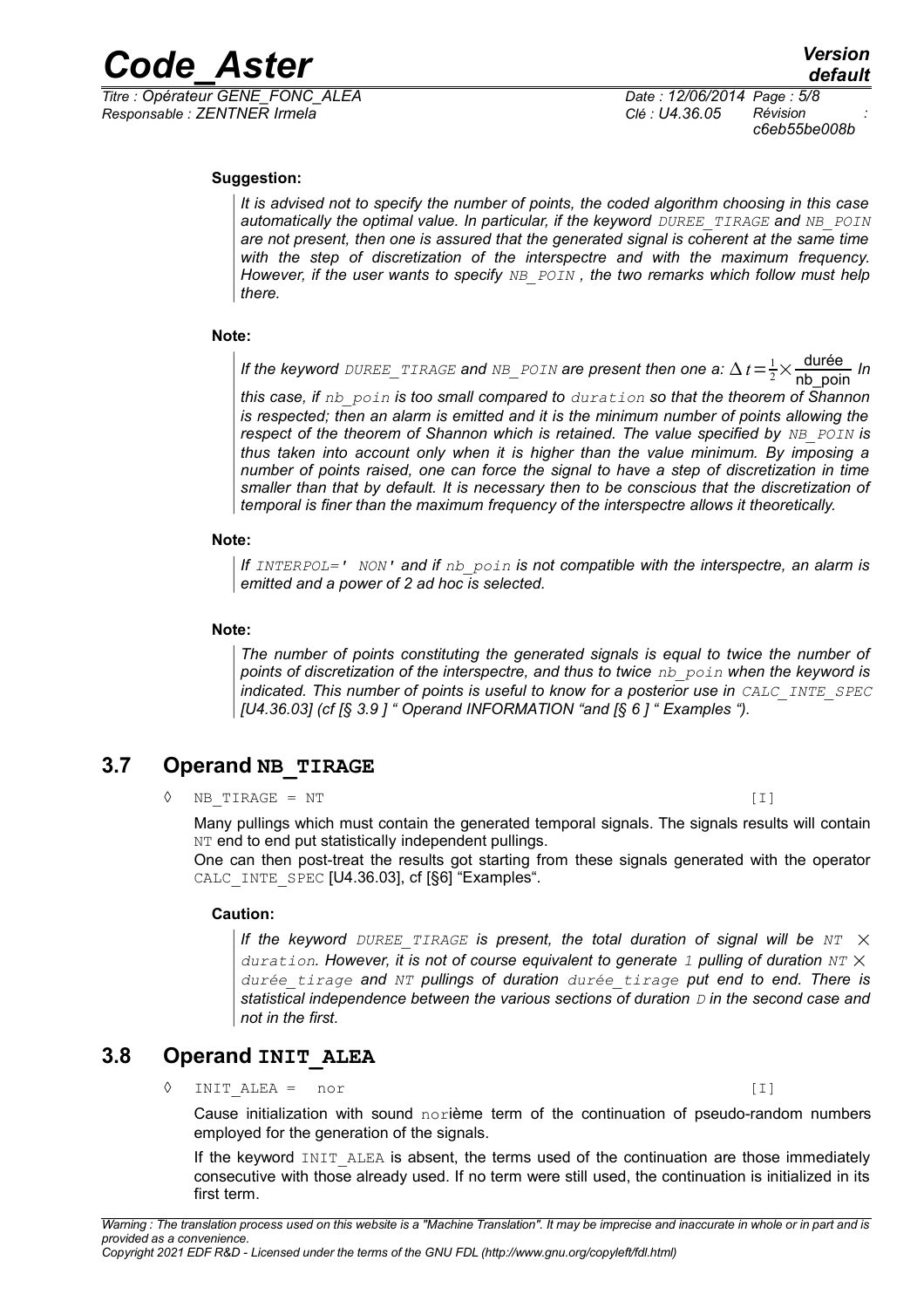

*Responsable : ZENTNER Irmela Clé : U4.36.05 Révision :*

*Titre : Opérateur GENE\_FONC\_ALEA Date : 12/06/2014 Page : 6/8 c6eb55be008b*

#### **Suggestion:**

*With less than one particular use, it is advised not to inform the keyword INIT ALEA in the following operators: GENE\_FONC\_ALEA*, *GENE\_VARI\_ALEA and GENE\_MATR\_ALEA. In this case, with the first call to the one of these operators, the continuation of pseudorandom numbers is initialized in its first term. The omission of the keyword* INIT ALEA *to each call of these operators in the command file the statistical independence of the pseudo-random numbers used guarantees.*

#### **Note:**

*The germ of the continuation remains identical of one execution to the other of Code\_Aster; the results thus remain rigorously identical (one can thus test to it not regression of not converged statistical results). If one wishes to generate results statistically independent from one execution to another, then the keyword should be used* INIT ALEA *with values raising the number of terms used in the former executions.*

#### **Caution:**

*The generator of random variable used is that of the module "random" of Python. It depends on the version of Python exploited by Code\_Aster. Not statistically converged results can thus vary from one version to another of Code\_Aster or platform to another, if the version of Python is not the same one and that between the two versions the module random evolved (case between Python 2.1 and 2.3).*

#### **Note:**

*In version Python 2.3, the period of the generator is of* 2 \*\* 19937-1*.* 

## **3.9 Operand INFORMATION**

- <span id="page-5-0"></span>◊ INFORMATION =
	- $/ 1:$  pas d'impression.

 $/$  2: impression of the step of time, initial time, the final time of the generated signals, and

amongst points used in the transform of fast Fourier opposite.

#### **Note:**

*INFO=2 allows to know the number of points constituting the generated signals (it is twice the number of points used in the fast transform of Fourier reverses.) It is to better use this number of points then in the operator CALC\_INTE\_SPEC keyword NB\_POIN (cf [§ [6](#page-6-0) ] " [Examples](#page-6-0) ").*

## **3.10 Operand TITLE**

◊ TITLE = title

title is the title of calculation to be printed at the top of the results [U4.03.01].

## **4 Phase of checking**

Various checks are carried out to ensure that the data are coherent ( $nb$   $poin$  sufficient large compared to the maximum frequency and the duration to be generated, lasted sufficiently large compared to the discretization of the interspectre, etc…). Alarms are emitted if necessary.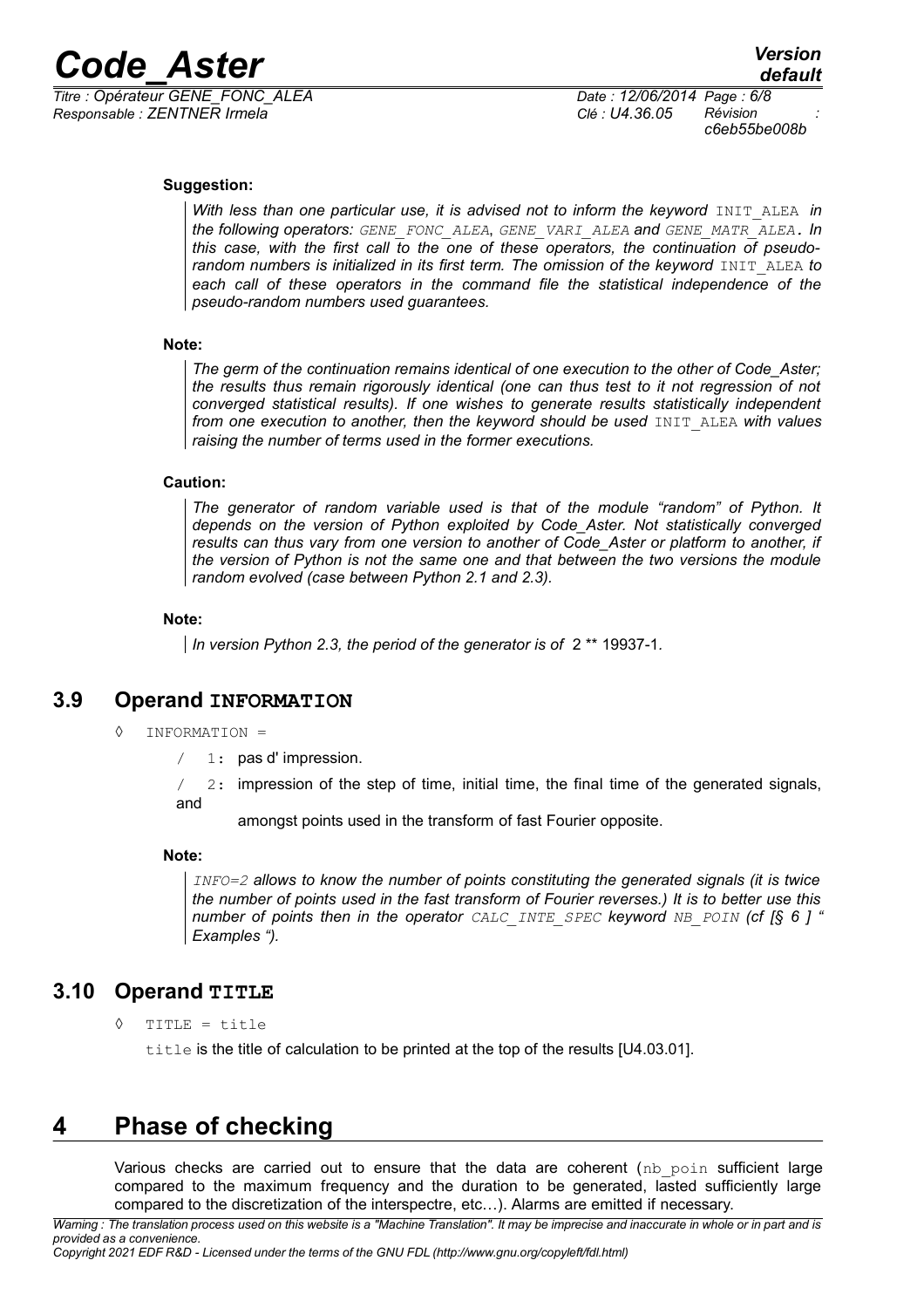*Titre : Opérateur GENE\_FONC\_ALEA Date : 12/06/2014 Page : 7/8 Responsable : ZENTNER Irmela Clé : U4.36.05 Révision :*

*Code\_Aster Version default*

*c6eb55be008b*

If the keyword  $NB$  POIN is present, then one checks that the value given is a power of 2. In the contrary case, an alarm is emitted and the value is modified.

If INTERPOL=' NON', it is checked that the various terms of the matrix interspectrale have the same discretization with a constant step in frequency.

## **5 Produced concept**

The produced temporal functions are deposited in a structure of data interspectre. Each function is located by its sequence number. It can be extracted by using the operator RECU FONCTION [U4.32.03].

## **6 Examples**

```
The purpose of # This example is only to give an idea of syntax and
# of the operators associated useful (for recovery with the functions 
# generated and their possible checking).
# the interspectre used does not have meaning. There is not
# of use of the functions generated (with a dyna tran modal by
# example).
# the cases test zzzz180a and sdll107a provide more complete examples
# Definition of the interspectre
spect11 = DEFI FONCTION (
                       NOM PARA = 'FREQ',
                       VALE C = (0. , 10. , 0. ,
                                       50.0 , 10., 0.,
                                       150. , 0.1, 0.)
                       )
spect12 = DEFI FONCTION (
                       NOM PARA = 'FREO',
                       VALE C = (0. , 0.5, 0.8,<br>150. , 0.5, 0.8,
                                                0.5, 0.8,
                                 )
                       )
spect22 = DEFI_FONCTION (
                       NOM PARA = 'FREQ'VALE C = (0. , 1. , 0. ,
                                       150. , 1. , 0. ,
                                 )
                       )
mat int = DEFI INTE SPEC (
                       DIMENSION = 2,
                       PAR_FONCTION = ( F ( NUME_ORDRE I = 1,
                                             NUME ORDRE J = 1,
                                              FUNCTION = sp11),
                                           F ( NUME ORDRE I = 1,
                                              NUME ORDRE J = 2,
                                              FUNCTION = sp12),
                                            F ( NUME ORDRE I = 2,
```